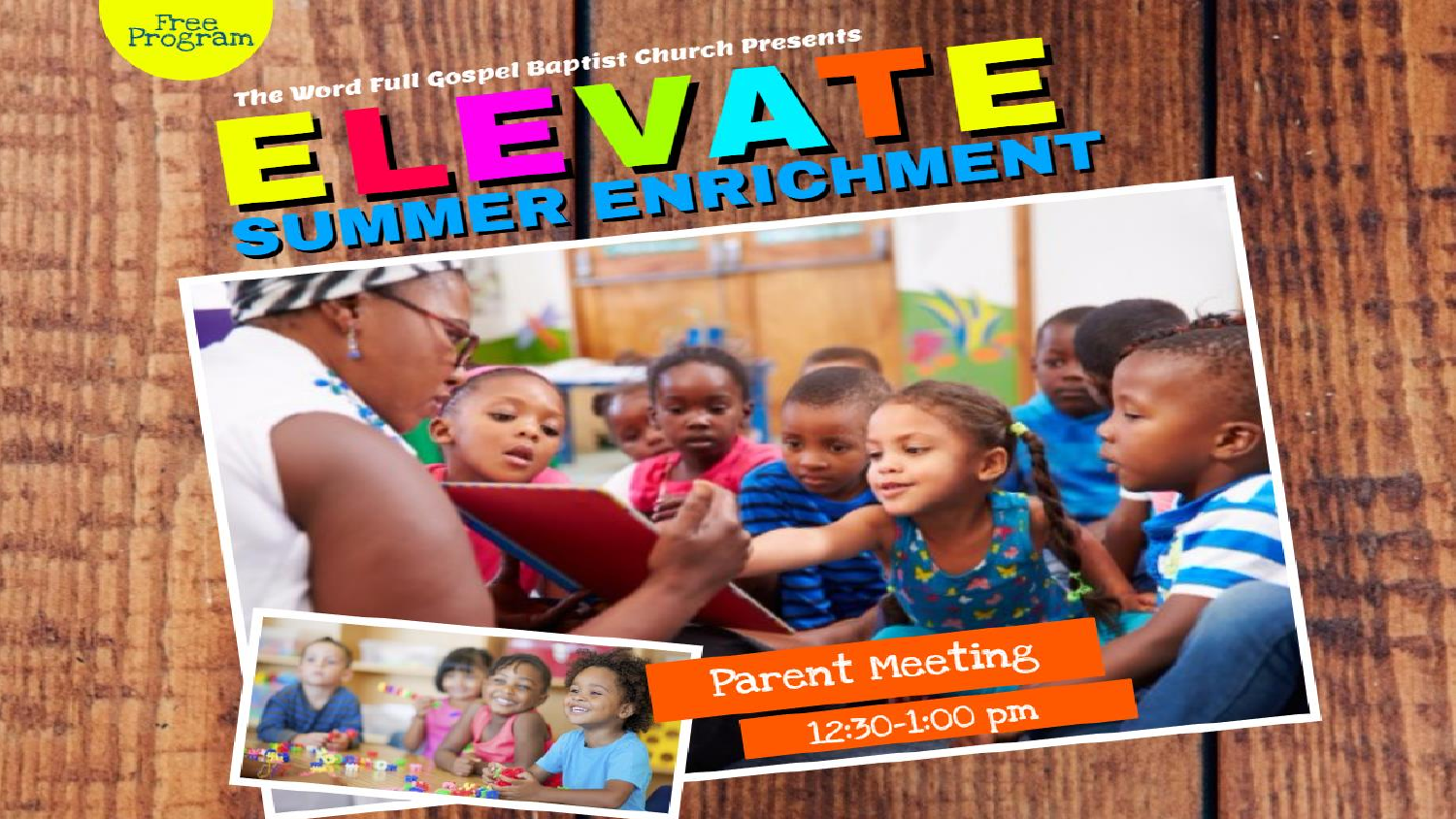# **Elevate**

• Elevate is a 7-week summer enrichment program aimed at supporting children in literacy, mathematics, and social-emotional development.

### **ELEVATE**

- Effectively
- Leading by
- Empowering with
- Value
- · As we
- Train and
- · Educate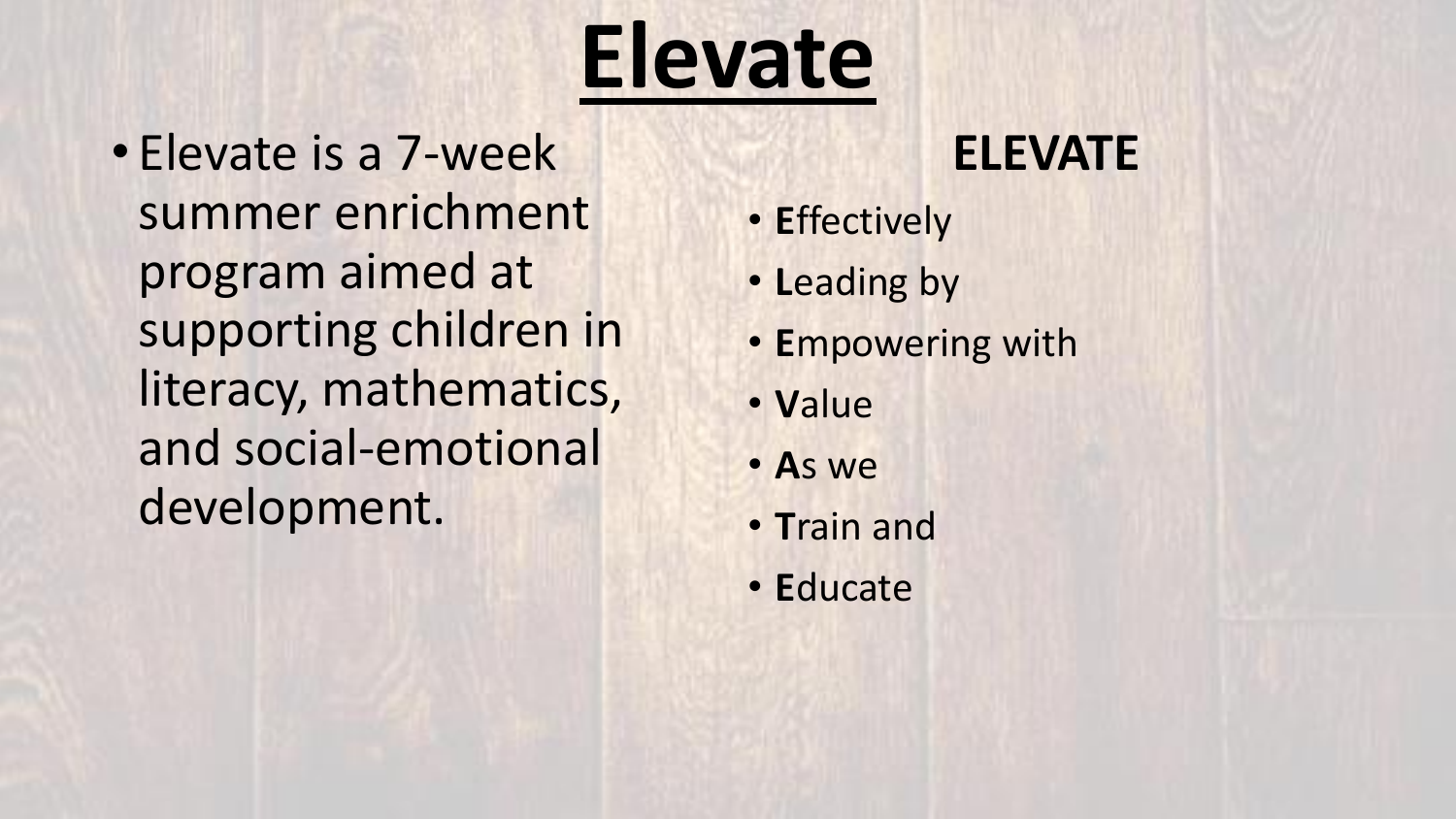### **Elevate Core Values & Goals**

### **Core Values**

- **1. Be Transparent**: Open, honest communication as we increase accountability and collaboration
- **2. Be a Team Player**: Maximizing everyone's potential and working together to achieve excellence
- **3. Be Limitless**: Unlimited possibilities
- **4. Be Right**: Doing what is right, even when it is difficult.

#### **Goals**

- 1. Ensure that our students have the skills they will need to be successful in ELA and mathematics for the following school year
- 2. Complete summer reading and assignments
- 3. Interact with peers in a Christ-like manner.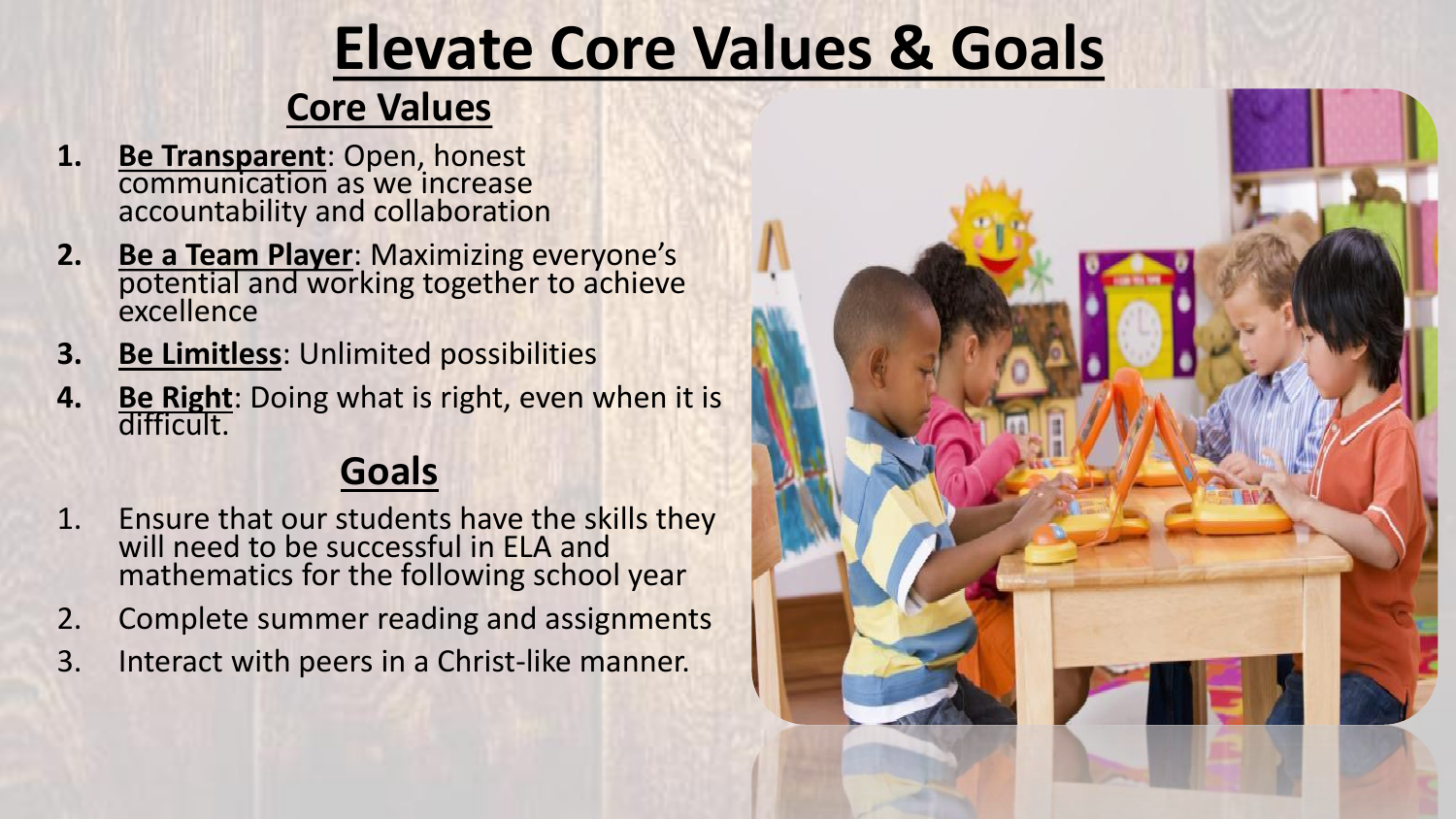### **Elevate Staff Members**

- Our staff consists of certified teachers and volunteer support staff who develop and facilitate the classroom instruction.
- Our staff go through general child development and specialty training, and have years of experience in educating children.
- Working as a team, our teachers and support staff provide a positive, structured learning environment while maintaining the enthusiasm necessary for these fast-paced and exciting classes.

### **Expectations of Elevate Staff**

- Be punctual
- Be prepared to teach
- Be fair
- Be consistent
- Inspire children
- Communicate with parent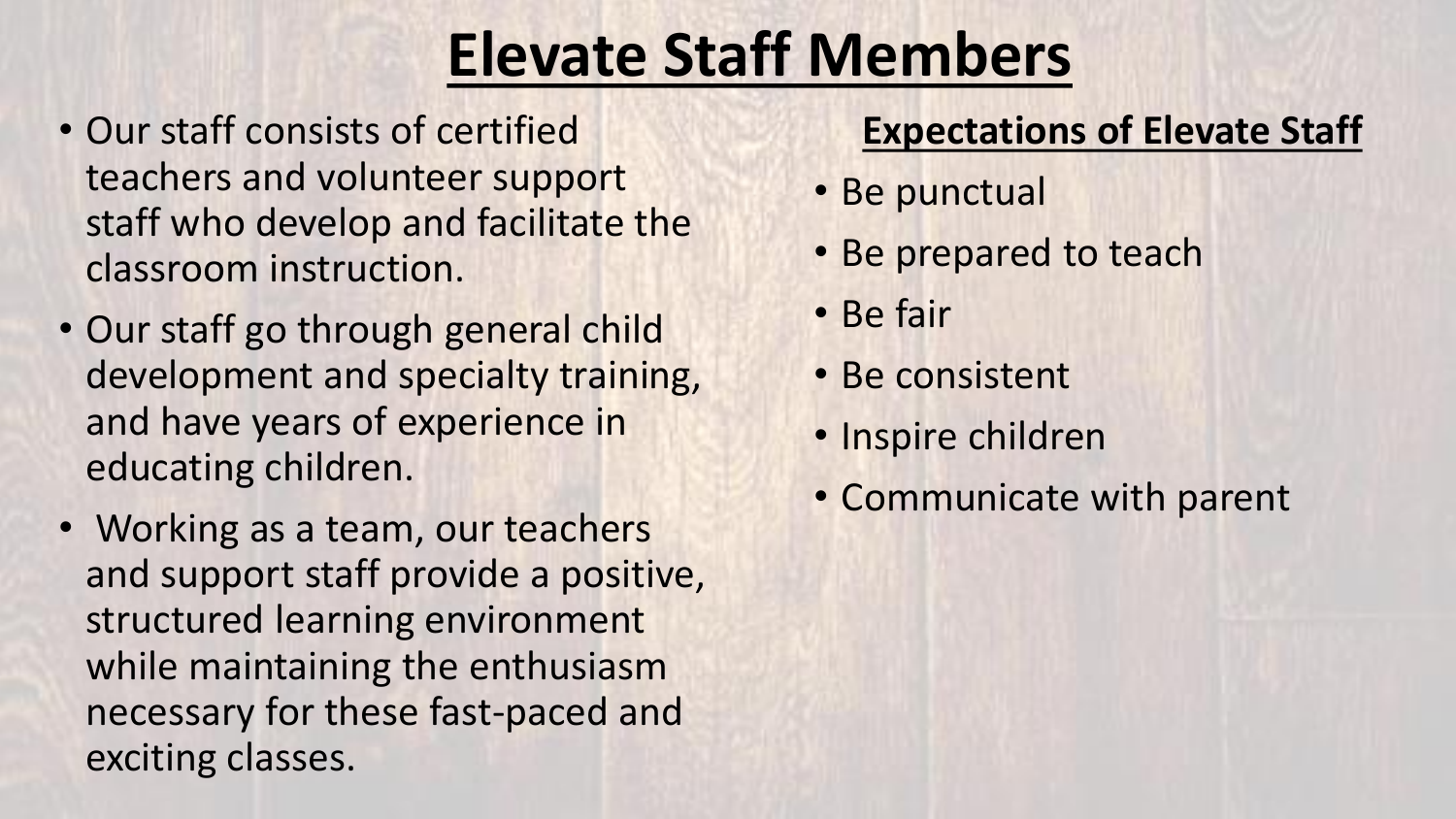### Elevate Policies & Guidelines

#### **Student Engagement**

- **To ensure that students are engaged, leave the following items at home:**
- video games
- Ipods players
- toys
- cell phones
- blankets

#### **The following items are prohibited**

- animals
- weapons
- Drugs
- alcohol

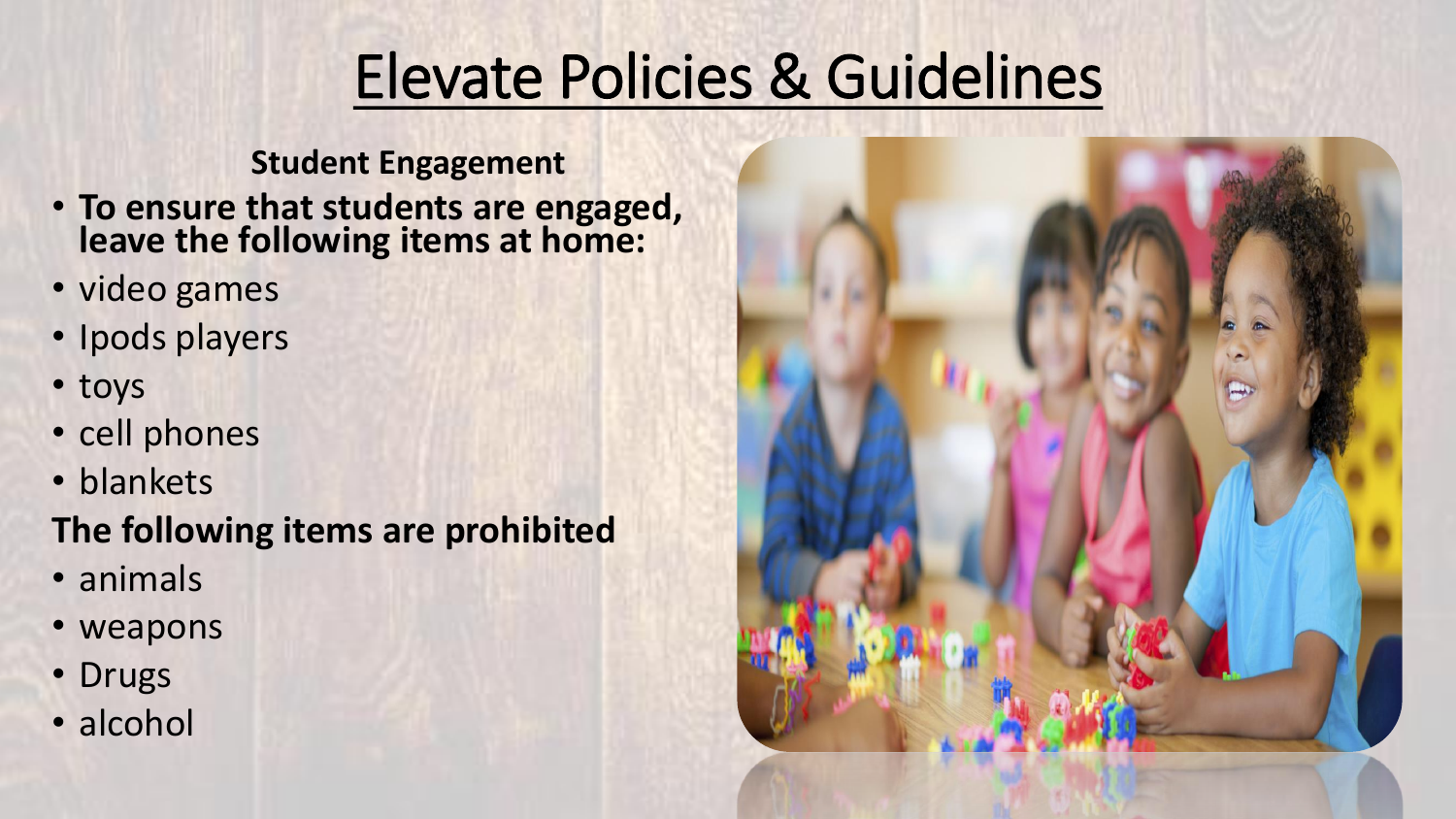### Elevate Policies & Guidelines

#### **Authorization To Pick-Up Child**

- Only person(s) that you authorized in writing may pick up your child.
- Staff will question anyone who is unfamiliar to them and check for authorization.
- If someone else is picking up your child, please notify us.

#### **Absent Child**

- Please notify us at least one day in advance.
- After the 3<sup>rd</sup> time of not being notified of your child's absence, your child will not participate in any field trips or extracurricular activities.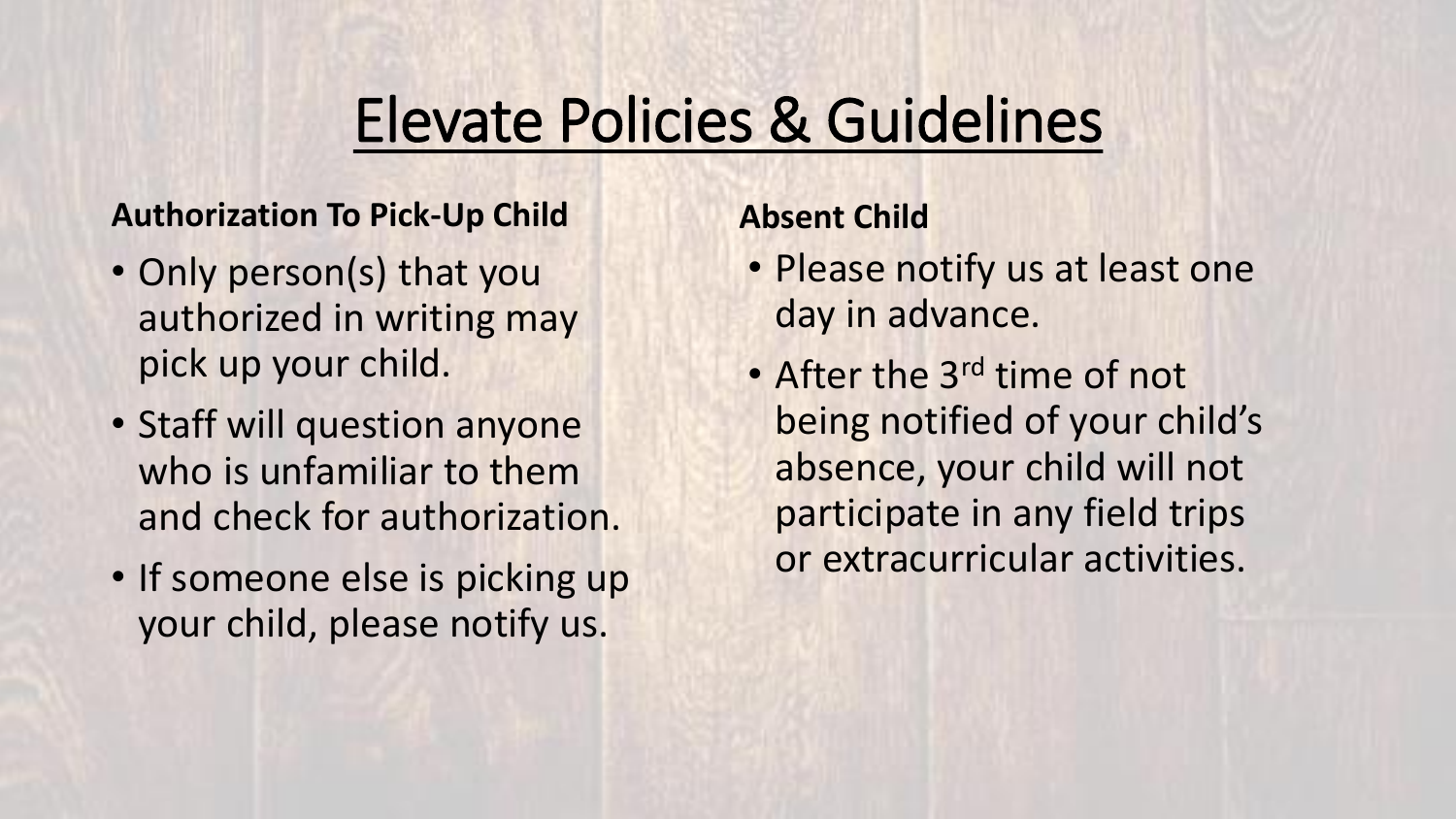# Injured Child

#### **Minor Injuries**

• Staff members will administer first aid and complete a minor accident report to give to you when you pick up your child.

### **Possible Steps for Major Injuries**

- Contact parent and give you the opportunity to take your child to a physician.
- Call numbers listed on your emergency information form.
- If we cannot contact you, and your child needs immediate medical attention, an ambulance or paramedic may be called.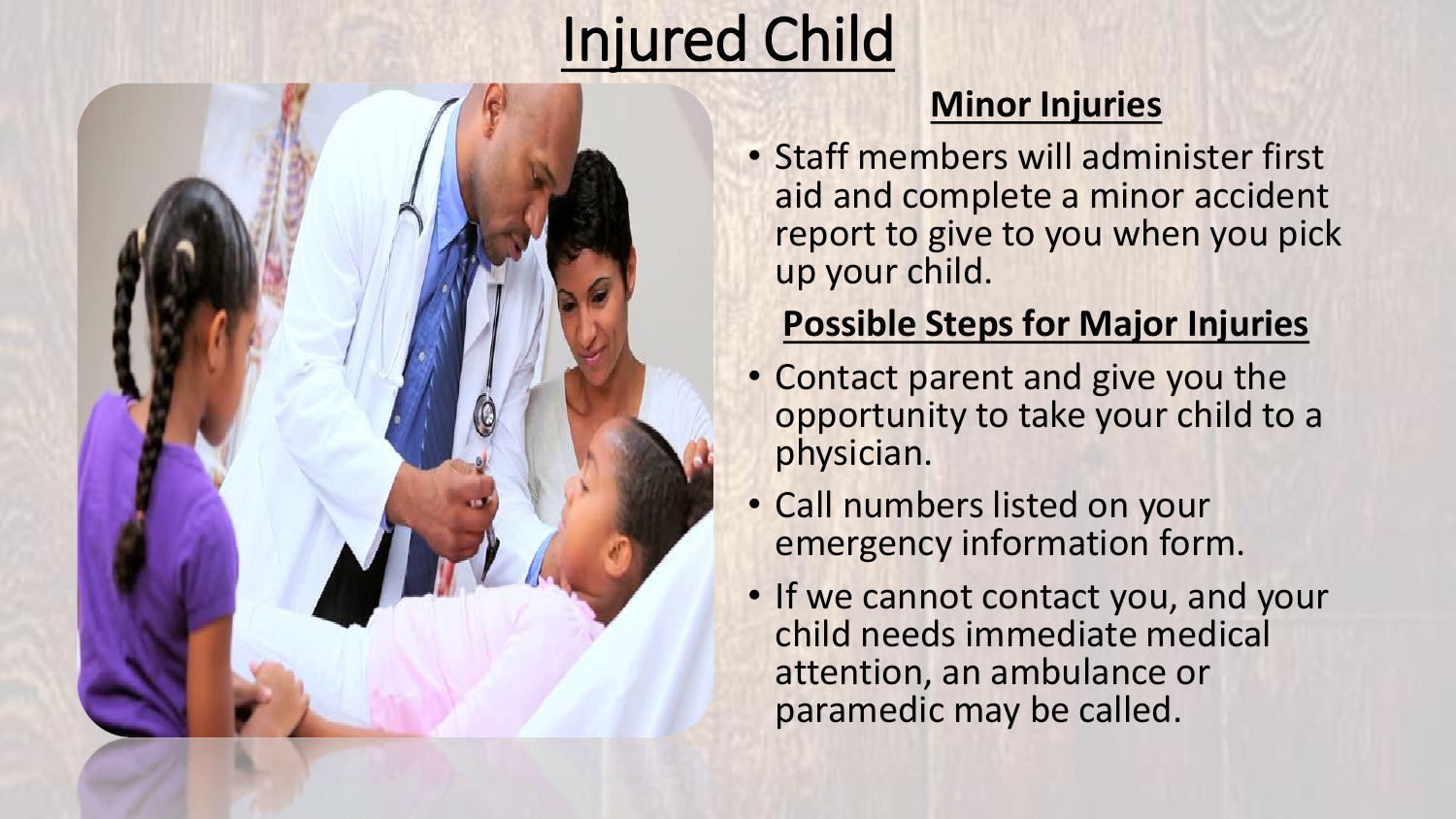### **Special Needs**

- Elevate leaders can help facilitate successful learning experiences for children with mild and moderate disabilities.
- Our program is not designed for students who need significant assistance, personal care, or constant one-to-one support, or have great difficulties managing their behavior in group settings.

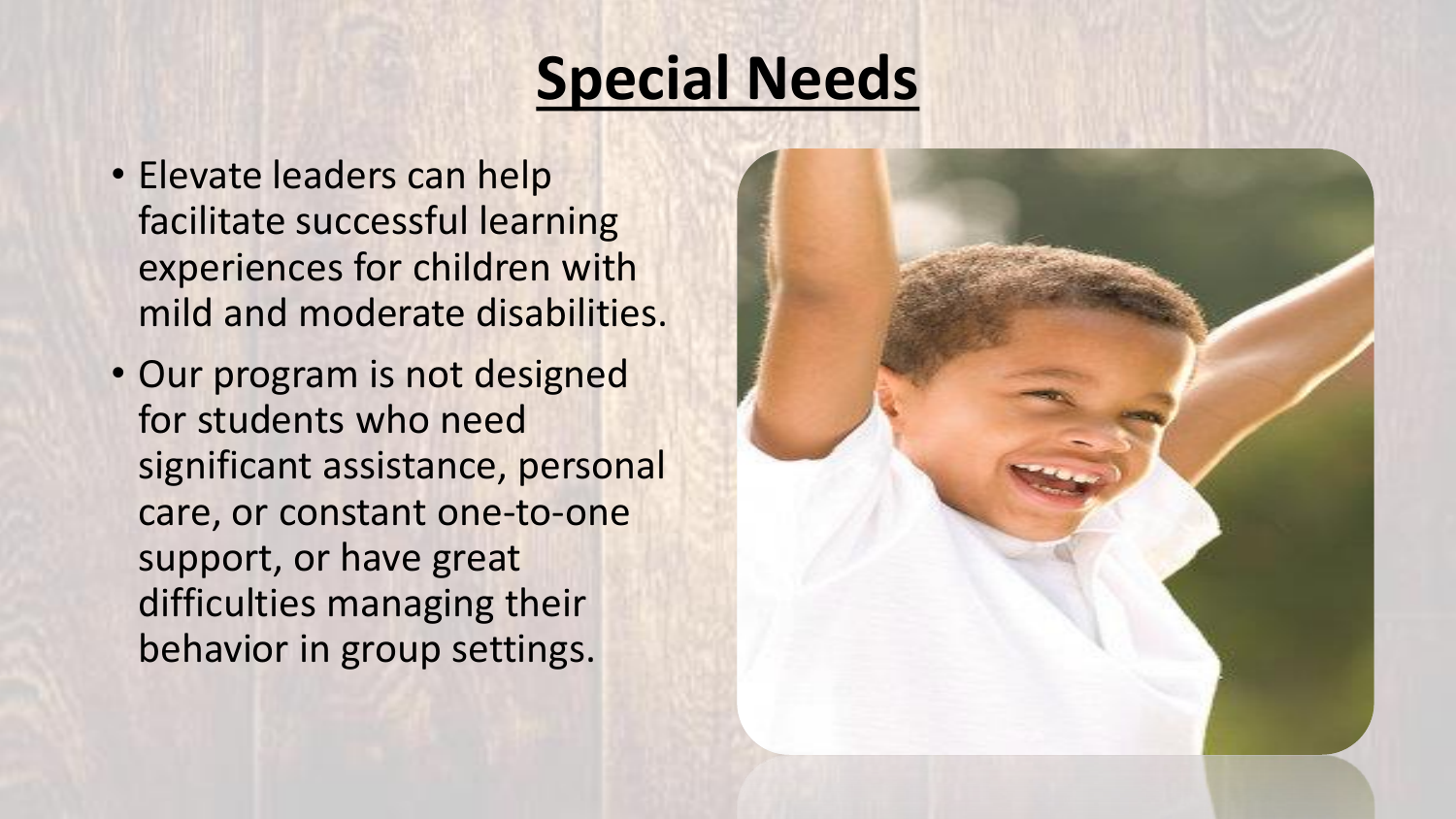## **Elevate Philosophy of Discipline**

- Positive discipline is a form of love and builds self-esteem.
- Discipline ensures that the learning environment is safe and positive.
- Minor discipline problems will be handled at the program site. If the behavior persist, we will contact the parent to discuss the misbehavior.
- Possible Techniques: redirection, time-out, offering of limited choices, positive reinforcement, etc

• If a student's behavior is disruptive to the learning environment or harmful to themselves or others, parents will be notified and will need to pick up their child within 30 minutes of the call.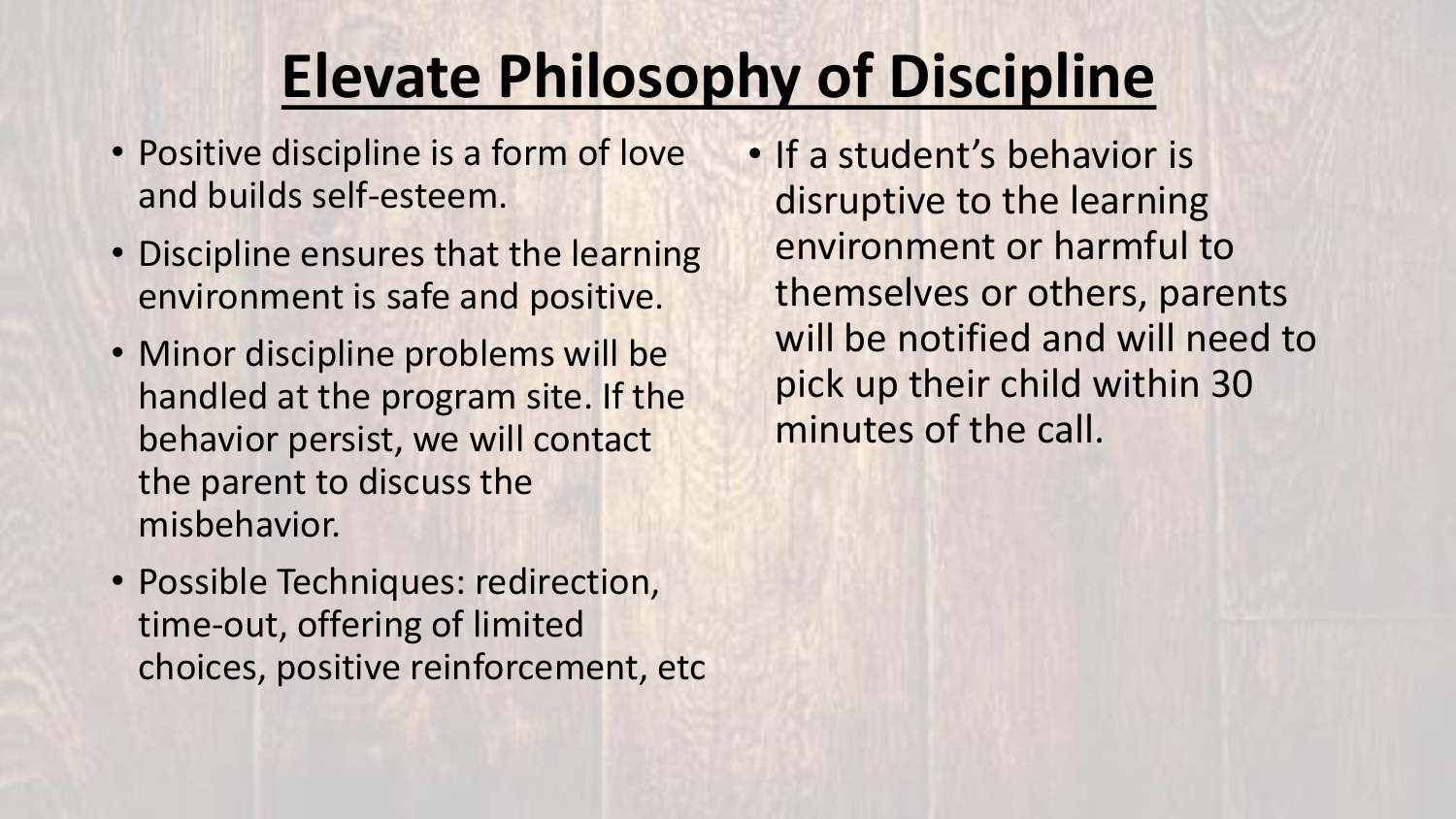## Elevate Expectations & Discipline Ladder

### **Expectation of Students**

- Be ready to learn and participate
- Follow directions the first time given
- Respect all staff members and students
- Keep hands, feet, and other body parts to yourself

#### **Steps in the Discipline Ladder**

- 1. Warning (2)
- 2. Written & Electronic Documentation
- 3. Parent Meeting
- 4. Meeting with Pastor Stewart
- 5. Out of Program

#### **Misconduct Under Major Discipline Ladder**

- Disrespect
- Noncompliance
- Fighting
- Cursing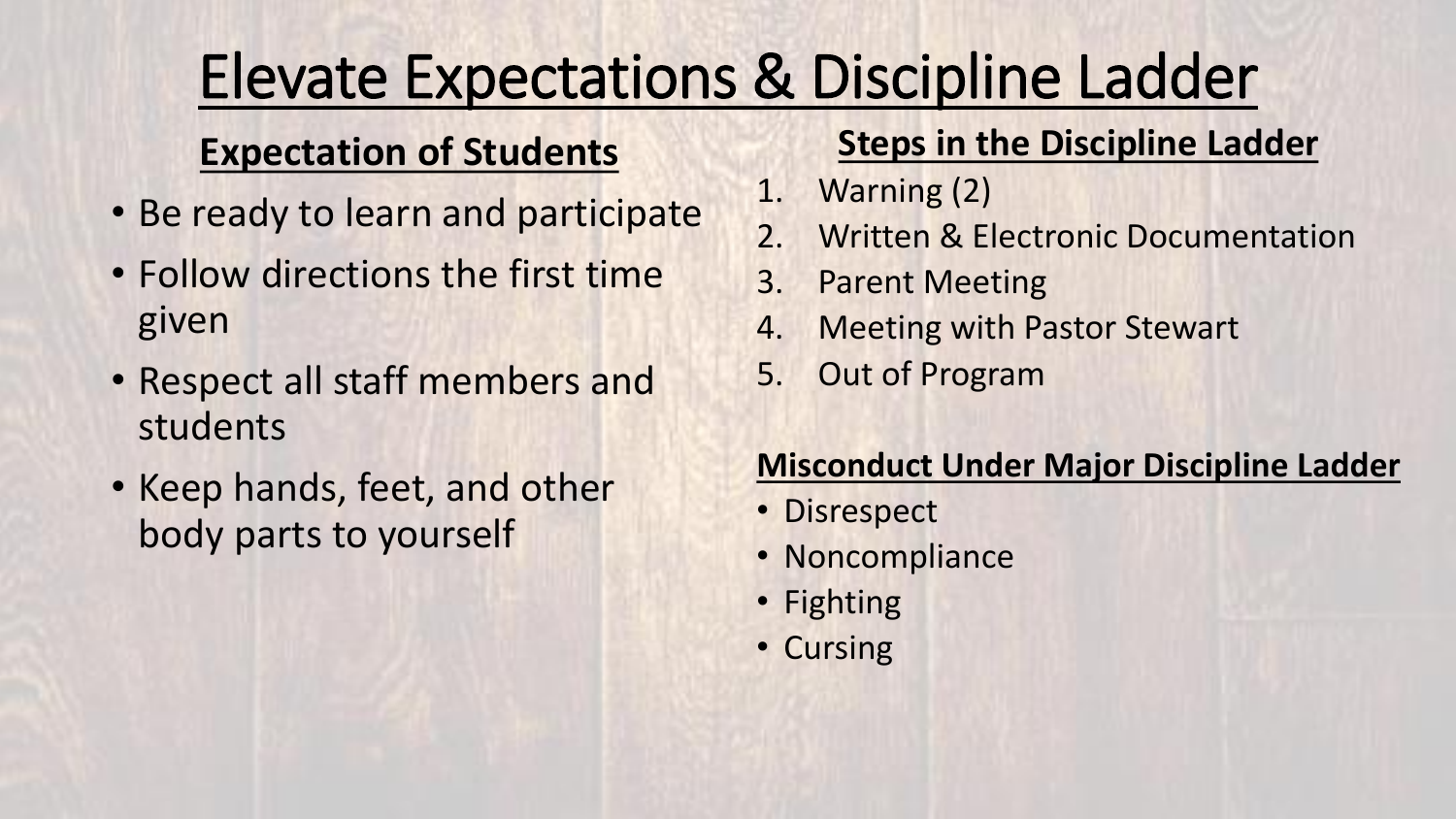### Expectations & Consequences of Misconduct **Expectation of Parents**

- Please read calendar, newsletter, and other important information that is given to you
- Keep us informed about changes happening in your child's life that might affect his/her behavior
- Let us keep you informed of your child's academic or behavioral progress.
- Approach staff respectfully with any concerns.
- Please be on time for arrival and pick-ups.
- Help us praise your child for a job well done.

#### **Improper Behavior By Parent to Staff**

Any abrasive behavior or harassment by a parent displayed toward any staff member may result in *suspension* or *cancellation* of care.

If you are dissatisfied, please speak with the program director.